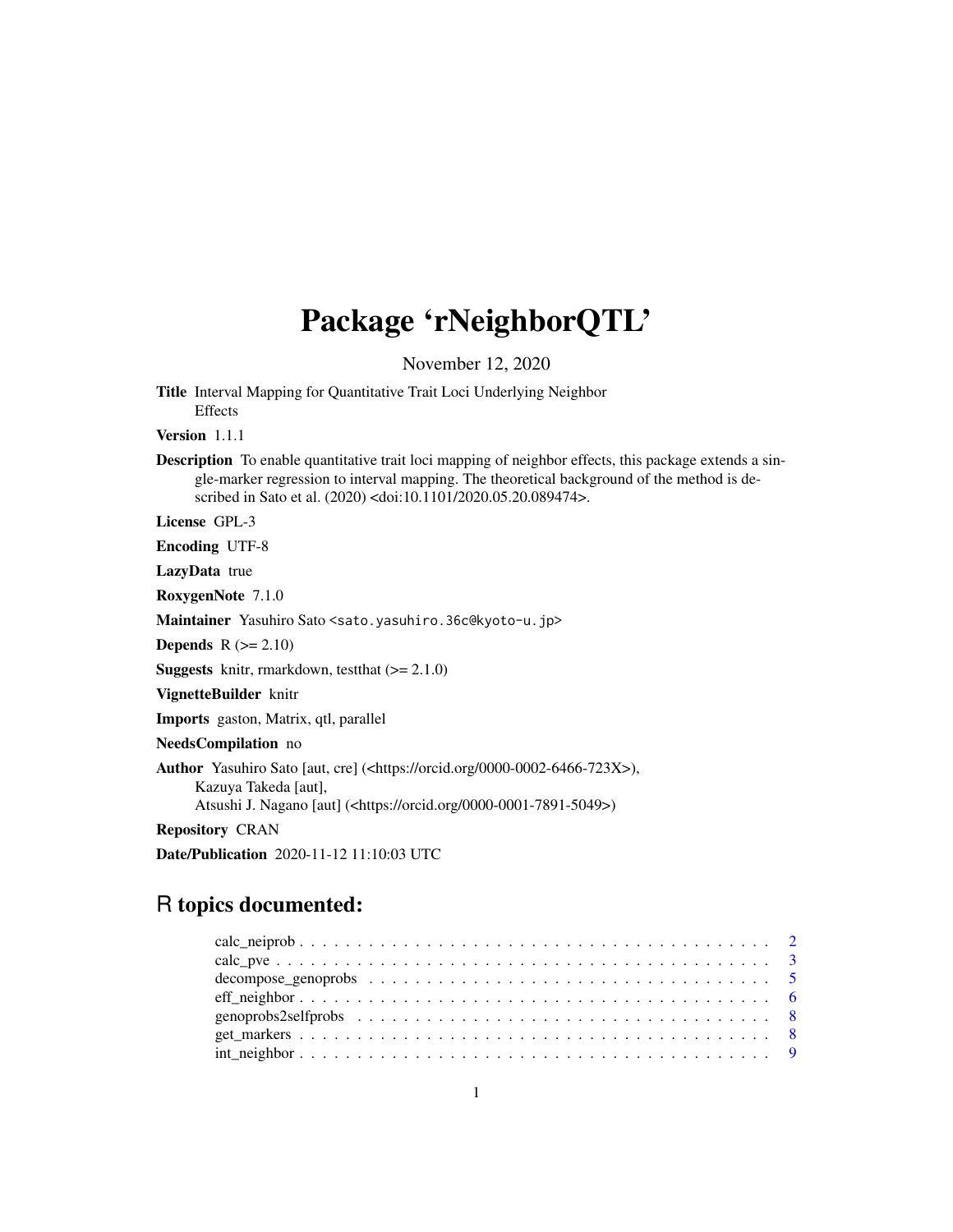# <span id="page-1-0"></span>2 calc\_neiprob

| Index |  |
|-------|--|
|       |  |
|       |  |
|       |  |
|       |  |
|       |  |
|       |  |
|       |  |
|       |  |
|       |  |

calc\_neiprob *Calculating a set of neighbor QTL effects from conditional genotype probabilities*

# Description

A function to calculate self QTL effects for all individuals, with given deviation coefficients and conditional genotype probabilities.

# Usage

```
calc_neiprob(
  genoprobs,
  a2,
  d2,
  contrasts = NULL,
  smap,
  scale,
  grouping = rep(1, nrow(smap)),d2sq0 = FALSE\mathcal{E}
```

| genoprobs      | Conditional genotype probabilities as taken from qtl::calc.genoprob().                                                                                                     |
|----------------|----------------------------------------------------------------------------------------------------------------------------------------------------------------------------|
| a <sup>2</sup> | A numeric scalar indicating additive deviation.                                                                                                                            |
| d2             | A numeric scalar indicating dominance deviation.                                                                                                                           |
| contrasts      | A vector composed of three TRUE/FALSE values, which represents the pres-<br>ence/absence of specific genotypes as c(TRUE/FALSE, TRUE/FALSE, TRUE/FALSE)<br>$= AA, AB, BB.$ |
| smap           | A matrix showing a spatial map for individuals. The first and second column<br>include spatial positions along an x-axis and y-axis, respectively.                         |
| scale          | A numeric scalar indicating the maximum spatial distance between a focal indi-<br>vidual and neighbors to define neighbor effects.                                         |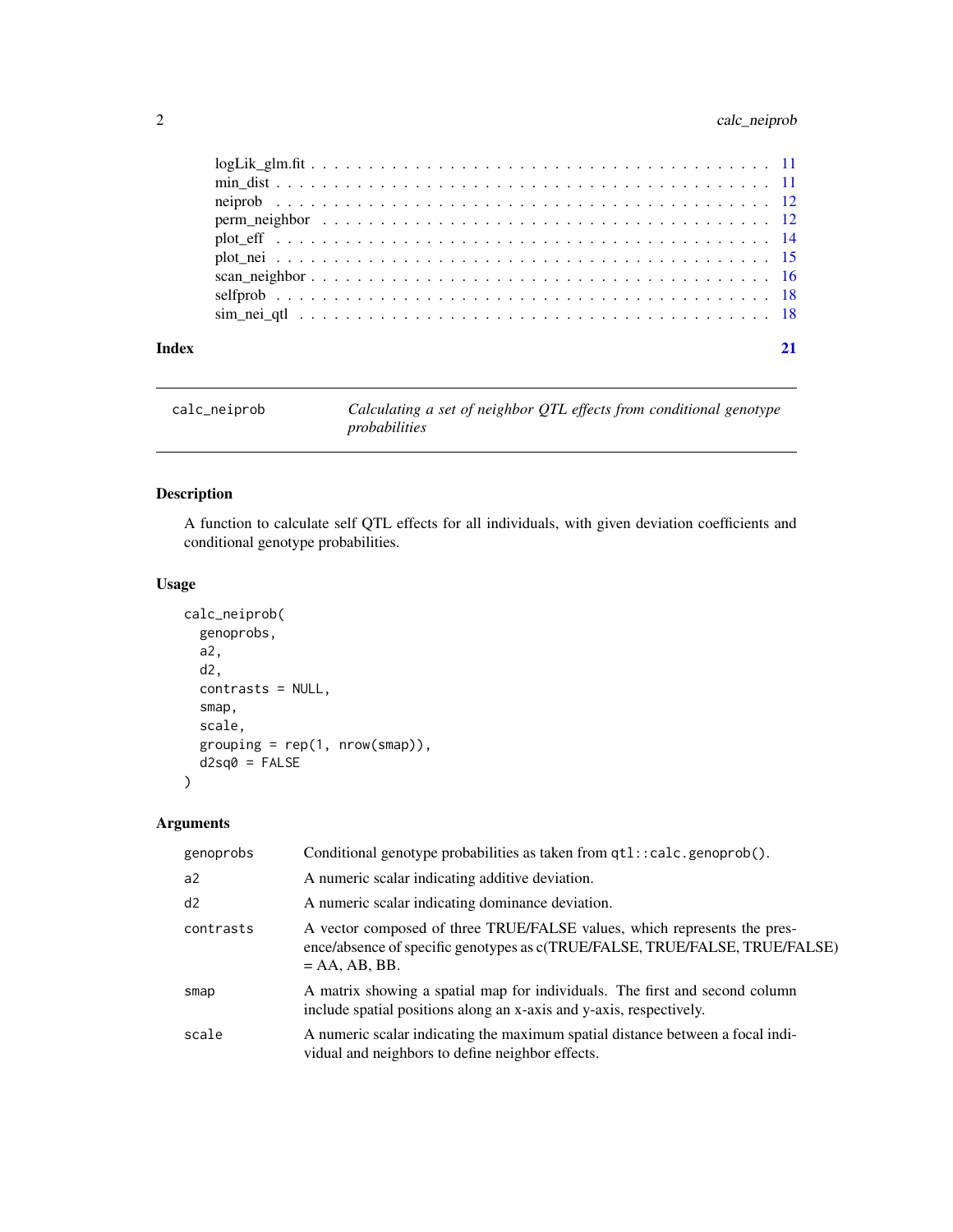#### <span id="page-2-0"></span>calc\_pve 3

| grouping | An integer vector assigning each individual to a group. This argument can     |
|----------|-------------------------------------------------------------------------------|
|          | be used when smap contains different experimental replicates. Default setting |
|          | means that all individuals are belong to a single group.                      |
| d2sa0    | An option to make AB/AB interaction effects zero.                             |

#### Value

A numeric matrix containing individuals x marker elements for neighbor QTL effects.

# Author(s)

Yasuhiro Sato (<sato.yasuhiro.36c@kyoto-u.jp>)

calc\_pve *Calculating phenotypic variation explained by neighbor effects*

#### Description

A function to calculate the proportion or ratio of phenotypic variation explained (PVE or RVE) by neighbor effects for a series of neighbor distance (s\_seq) using mixed models.

#### Usage

```
calc_pve(
  genoprobs,
 pheno,
  smap,
  s_seq,
  addcovar = NULL,
  grouping = rep(1, nrow(smap)),response = c("quantitative", "binary"),
  fig = TRUE,contrasts = NULL
)
```

| genoprobs | Conditional genotype probabilities as taken from qtl::calc.genoprob().                                                                                               |
|-----------|----------------------------------------------------------------------------------------------------------------------------------------------------------------------|
| pheno     | A vector of individual phenotypes.                                                                                                                                   |
| smap      | A matrix showing a spatial map for individuals. The first and second column<br>include spatial positions along an x-axis and y-axis, respectively.                   |
| s_seq     | A numeric vector including a set of the maximum spatial distance between a fo-<br>cal individual and neighbors to define neighbor effects. A scalar is also allowed. |
| addcovar  | An optional matrix including additional non-genetic covariates. It contains no.<br>of individuals x no. of covariates.                                               |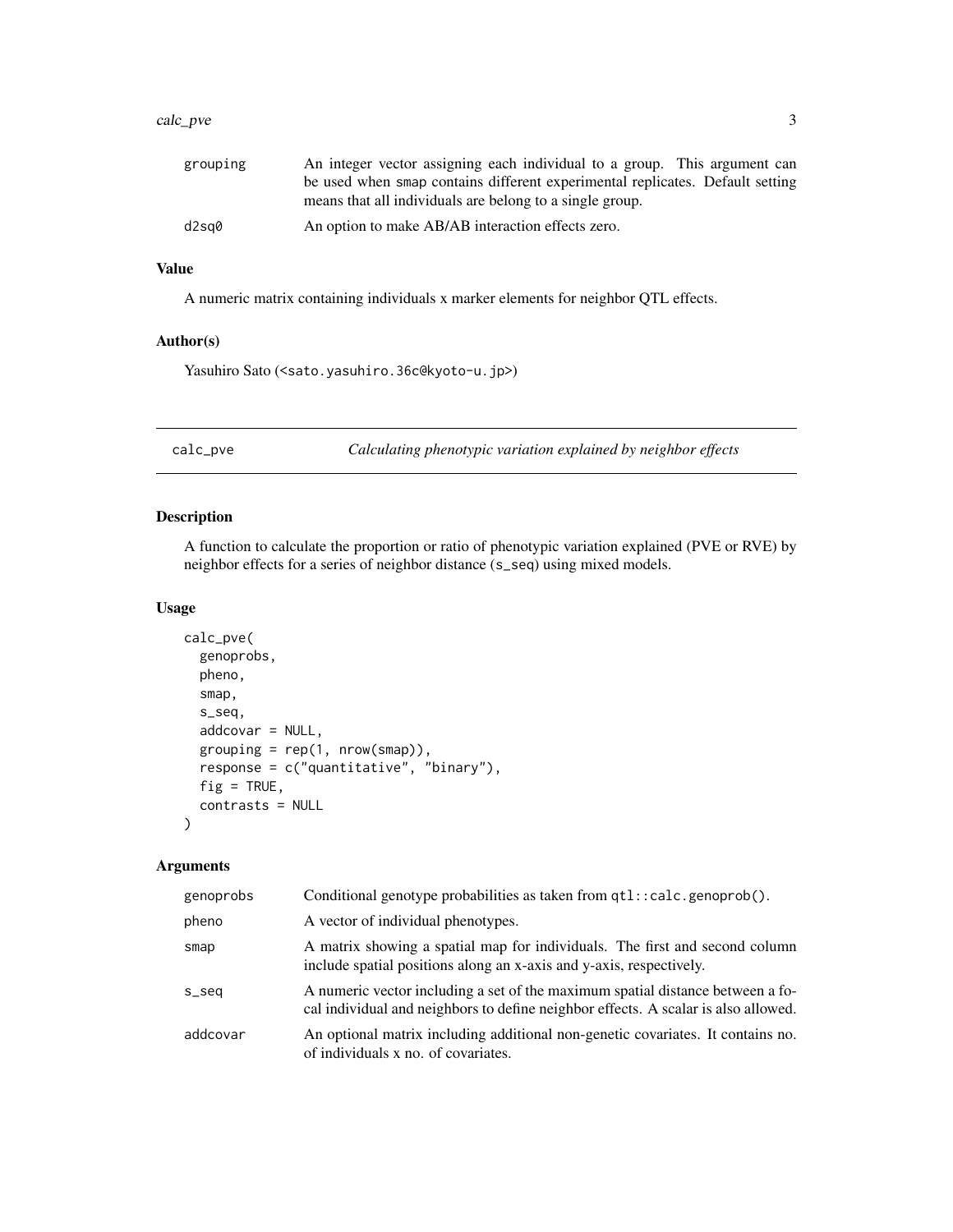| grouping  | An optional integer vector assigning each individual to a group. This argument<br>can be used when smap contains different experimental replicates. Default set-<br>ting means that all individuals are belong to a single group.              |
|-----------|------------------------------------------------------------------------------------------------------------------------------------------------------------------------------------------------------------------------------------------------|
| response  | An optional argument to select trait types. The "quantitative" or "binary"<br>applies the "lmm.aireml()" or "logistic.mm.aireml()" for a mixed model,<br>respectively.                                                                         |
| fig       | TRUE/FALSE to add a figure of Delta PVE or not.                                                                                                                                                                                                |
| contrasts | An optional vector composed of three TRUE/FALSE values, which represents<br>the presence/absence of specific genotypes as c(TRUE/FALSE, TRUE/FALSE,<br>$TRUE/FALSE$ ) = AA, AB, BB. If NULL, it is compiled from genoprobs auto-<br>matically. |

#### Details

This function calls linear or logistic mixed models via the gaston package (Perdry  $\&$  Dandine-Roulland 2020). If "quantitative" is selected, Var\_self or Var\_nei in the output is given by the proportion of phenotypic variation explained (PVE) by neighbor effects as PVEnei = $\sigma_2^2/(\sigma_1^2+\sigma_2^2+\sigma_3^2)$  $\sigma_e^2$ ). If "binary" is selected, Var\_self or Var\_nei is given by the ratio of phenotypic variation explained (RVE) by neighbor effects as RVEnei  $=\sigma_2^2/\sigma_1^2$  and p-values are not available. This is because a logistic mixed model logistic.mm.aireml() called via the gaston package does not provide  $\sigma_e^2$  and log-likelihood (see Chen et al. 2016 for the theory).

#### Value

A matrix containing the maximum neighbor distance, phenotypic variation explained by neighbor effects, and p-value by a likelihood ratio test.

- scale Maximum neighbor distance given as an argument
- Var\_self Proportion or ratio of phenotypic variation explained (PVE or RVE) by self-genotype effects for linear or logistic mixed models, respectively
- Var\_nei Proportion or ratio of phenotypic variation explained (PVE or RVE) by neighbor effects for linear or logistic mixed models, respectively
- p-value p-value by a likelihood ratio test between models with or without neighbor effects. Self effects are tested when the scale is zero

#### Author(s)

Yasuhiro Sato (<sato.yasuhiro.36c@kyoto-u.jp>)

#### References

- Perdry H, Dandine-Roulland C (2019) gaston: Genetic Data Handling (QC, GRM, LD, PCA) & Linear Mixed Models. R package version 1.5.5. https://CRAN.R-project.org/package=gaston
- Chen H, Wang C, Conomos M. et al. (2016) Control for population structure and relatedness for binary traits in genetic association studies via logistic mixed models. The American Journal of Human Genetics 98: 653-666.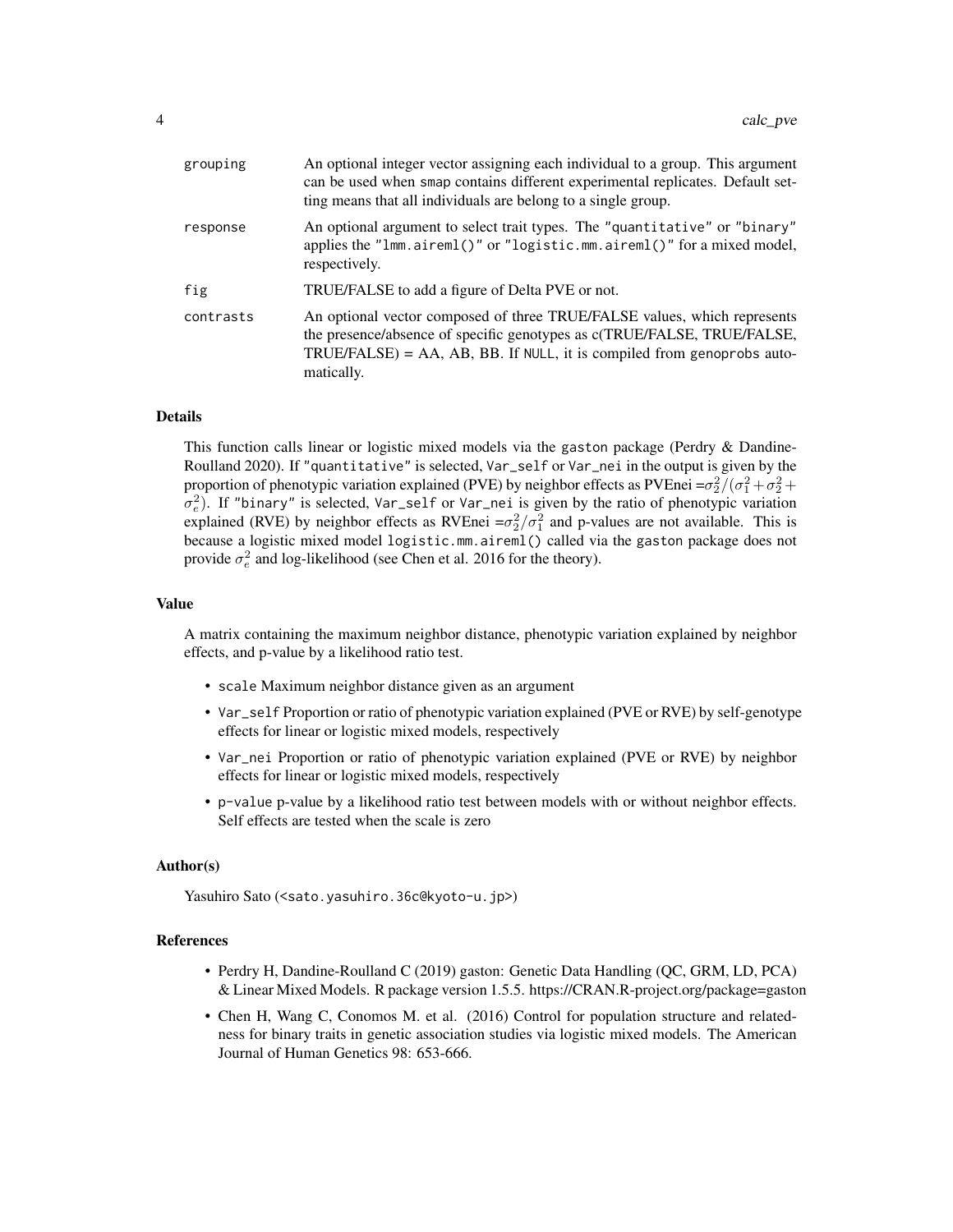# <span id="page-4-0"></span>decompose\_genoprobs 5

#### Examples

```
set.seed(1234)
test_map <- qtl::sim.map(len=rep(20,5),n.mar=3,include.x=FALSE)
test_cross <- qtl::sim.cross(test_map,n.ind=50)
test_smap <- cbind(runif(50,1,100),runif(50,1,100))
test_genoprobs <- qtl::calc.genoprob(test_cross,step=2)
s_seq <- quantile(dist(test_smap),c(0.1*(1:10)))
test_pve <- calc_pve(genoprobs=test_genoprobs,
                     pheno=test_cross$pheno$phenotype,
                     smap=test_smap, s_seq=s_seq,
                     \mathcal{L}
```
decompose\_genoprobs *Decomposition of conditional genotype probabilities*

### Description

A function to decompose qtl's object of conditional genotype probabilities.

#### Usage

```
decompose_genoprobs(genoprobs, contrasts = NULL)
```
#### Arguments

| genoprobs | Conditional genotype probabilities as taken from $qtl$ : calc.genoprob().                                                                                                  |
|-----------|----------------------------------------------------------------------------------------------------------------------------------------------------------------------------|
| contrasts | A vector composed of three TRUE/FALSE values, which represents the pres-<br>ence/absence of specific genotypes as c(TRUE/FALSE, TRUE/FALSE, TRUE/FALSE)<br>$= AA, AB, BB.$ |

#### Value

A list of three numeric matrices for genotype probabilities AA, AB, and BB. Each contains elements of individuals x markers.

- AA Homozygote AA probabilities.
- AB Heterozygote AB probabilities for. NA if inbred lines
- BB Homozygote BB probabilities. NA if backcross lines

#### Author(s)

Yasuhiro Sato (<sato.yasuhiro.36c@kyoto-u.jp>)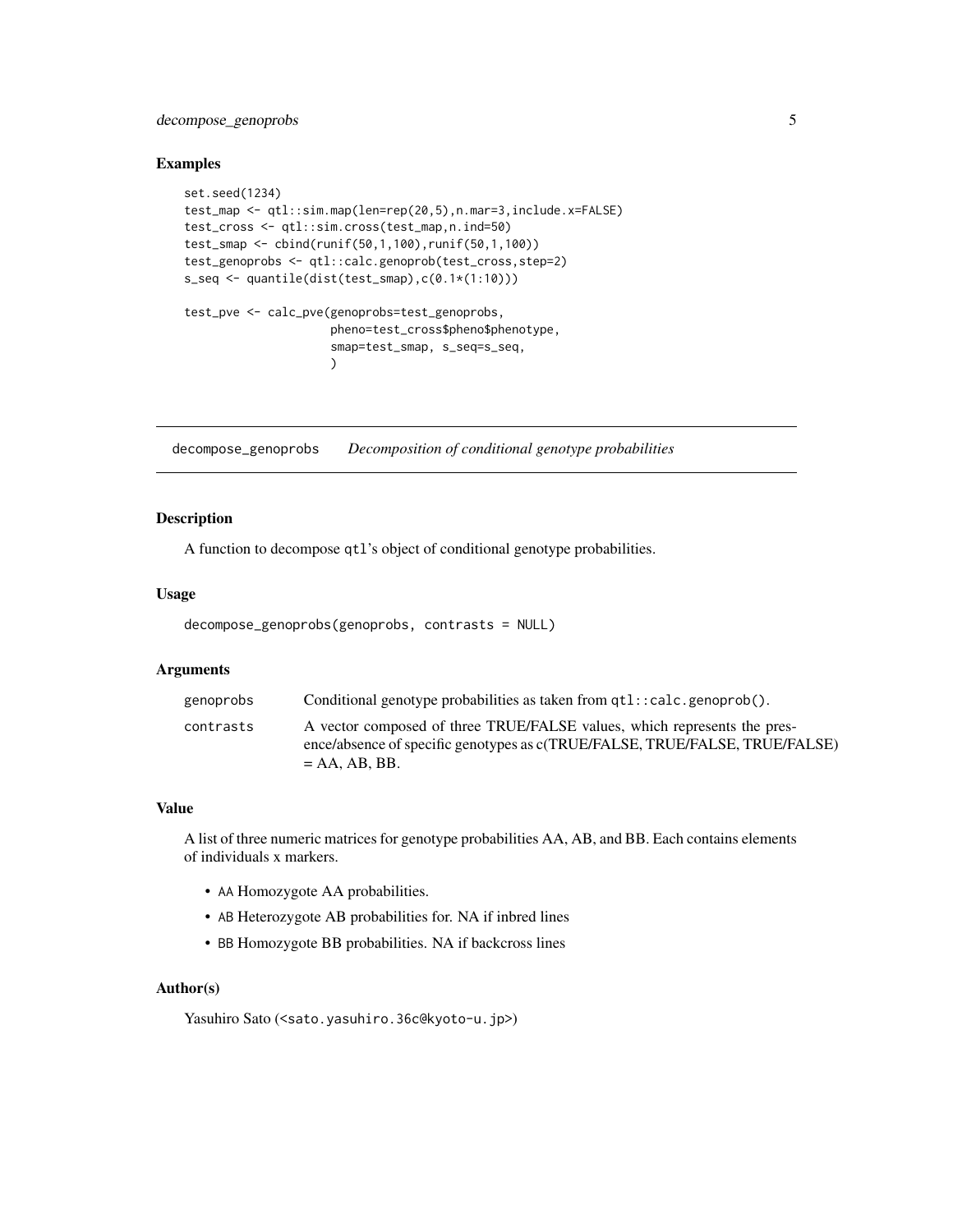<span id="page-5-1"></span><span id="page-5-0"></span>

### Description

A function to estimate additive and dominance deviation for self and neighbor QTL effects by a simple regression.

# Usage

```
eff_neighbor(
  genoprobs,
 pheno,
  smap,
  scale,
  addcovar = NULL,
  addQTL = NULL,grouping = rep(1, nrow(smap)),response = c("quantitative", "binary"),
  fig = TRUE,contrasts = NULL
\mathcal{L}
```

| genoprobs | Conditional genotype probabilities as taken from qtl::calc.genoprob().                                                                                                                                                                         |
|-----------|------------------------------------------------------------------------------------------------------------------------------------------------------------------------------------------------------------------------------------------------|
| pheno     | A vector of individual phenotypes.                                                                                                                                                                                                             |
| smap      | A matrix showing a spatial map for individuals. The first and second column<br>include spatial position along an x-axis and y-axis, respectively.                                                                                              |
| scale     | A numeric scalar indicating the maximum spatial distance between a focal indi-<br>vidual and neighbors to define neighbor effects.                                                                                                             |
| addcovar  | An optional matrix including additional non-genetic covariates. It contains no.<br>of individuals x no. of covariates.                                                                                                                         |
| addQTL    | An optional vector containing marker names that are considered covariates.<br>Namely, this option allows composite interval mapping (Jansen 1993).                                                                                             |
| grouping  | An optional integer vector assigning each individual to a group. This argument<br>can be used when smap contains different experimental replicates. Default set-<br>ting means that all individuals are belong to a single group.              |
| response  | An optional argument to select trait types. The "quantitative" or "binary"<br>calls the "gaussian" or "binomial" family in glm(), respectively.                                                                                                |
| fig       | TRUE/FALSE to plot the effects or not.                                                                                                                                                                                                         |
| contrasts | An optional vector composed of three TRUE/FALSE values, which represents<br>the presence/absence of specific genotypes as c(TRUE/FALSE, TRUE/FALSE,<br>$TRUE/FALSE$ ) = AA, AB, BB. If NULL, it is compiled from genoprobs auto-<br>matically. |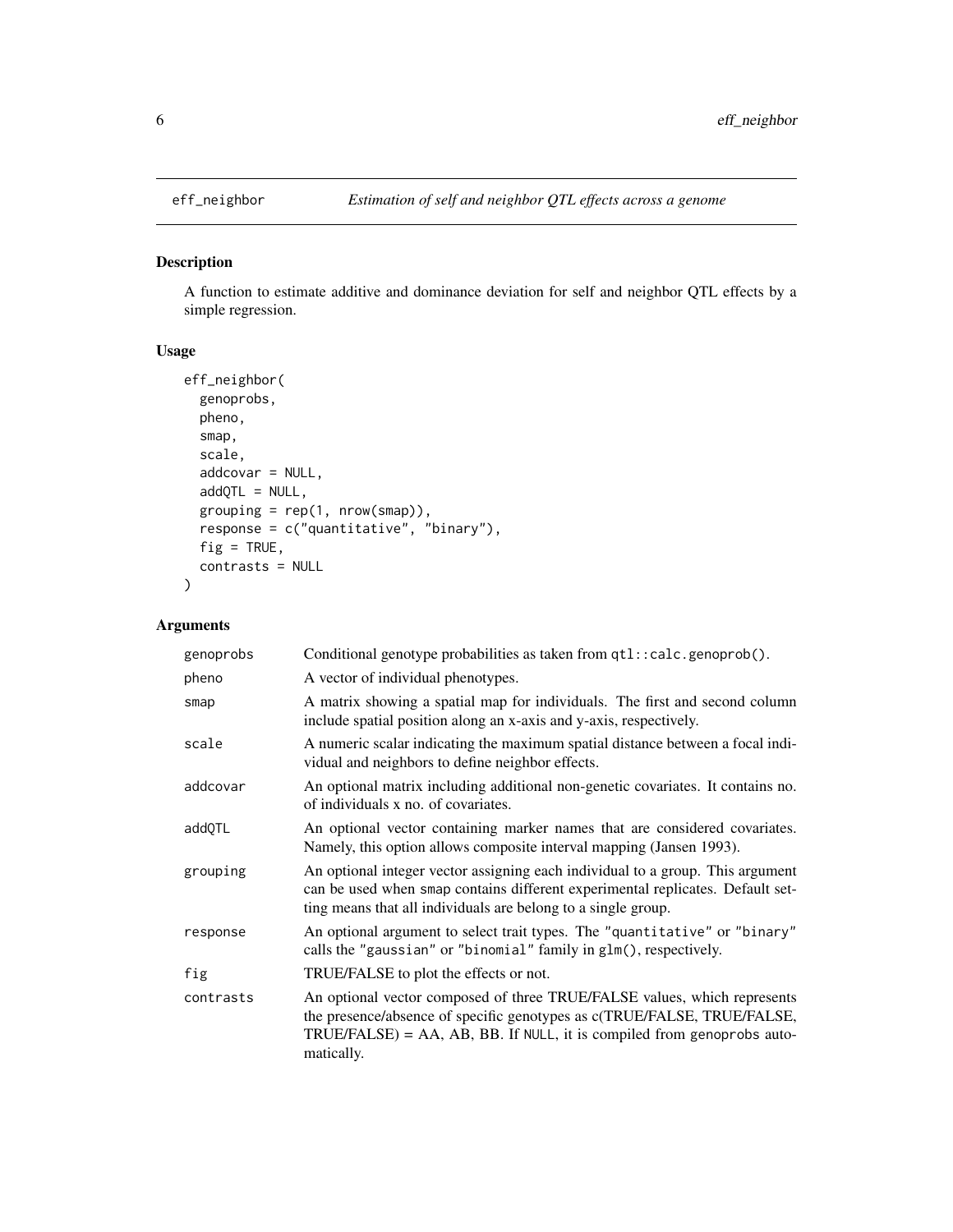#### eff\_neighbor 7

#### Details

Similar to Haley-Knott regression (Haley & Knott 1992), the additive and dominance deviations are approximated by a regression of trait values on conditional genotype probabilities. The self QTL effects a1 and d1 are estimated in the same way as the qtl package performs the Haley-Knott regression. If contrasts = c(TRUE,TRUE,TRUE), neighbor QTL effects a1 and d1 are estimated using a quadratic regression; otherwise, the additive neighbor effects are estimated using a linear regression. See also Sato, Takeda & Nagano (2020) for the rationale behind the approximation.

#### Value

A matrix of estimated additive and dominance deviation for self and neighbor effects, with the chromosome numbers and positions. The row names correspond to marker names.

- chr Chromosome number
- pos Marker position
- a1 Additive deviation for self effects
- d1 Dominance deviation for self effects
- a2 Additive deviation for neighbor effects
- d2 Dominance deviation for neighbor effects

#### Author(s)

Yasuhiro Sato (<sato.yasuhiro.36c@kyoto-u.jp>)

#### References

- Haley CS, Knott SA (1992) A simple regression method for mapping quantitative trait loci in line crosses using flanking markers. Heredity 69:315-324.
- Jansen RC (1993) Interval mapping of multiple quantitative trait loci. Genetics 135:205-211.
- Sato Y, Takeda K, Nagano AJ (2020) Neighbor QTL: an interval mapping method for quantitative trait loci underlying neighbor effects. bioRxiv [https://doi.org/10.1101/2020.05.](https://doi.org/10.1101/2020.05.20.089474) [20.089474](https://doi.org/10.1101/2020.05.20.089474)

#### Examples

```
set.seed(1234)
test_map <- qtl::sim.map(len=rep(20,5),n.mar=3,include.x=FALSE)
test_cross <- qtl::sim.cross(test_map,n.ind=50)
test_smap <- cbind(runif(50,1,100),runif(50,1,100))
test_genoprobs <- qtl::calc.genoprob(test_cross,step=2)
test_eff <- eff_neighbor(genoprobs=test_genoprobs,
                         pheno=test_cross$pheno$phenotype,
                         smap=test_smap, scale=20, fig=TRUE
                         )
```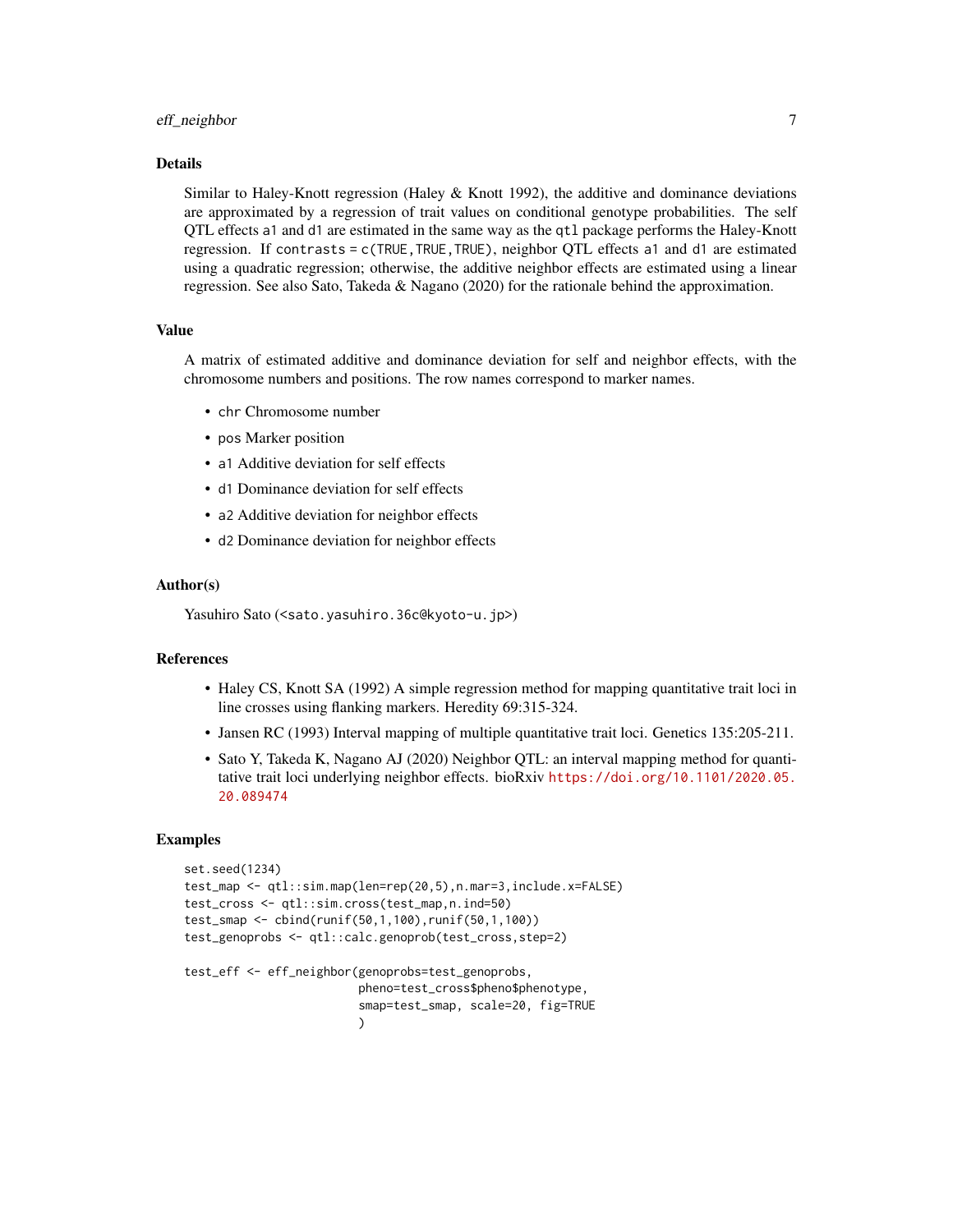<span id="page-7-0"></span>genoprobs2selfprobs *Calculating a set of self QTL effects from conditional genotype probabilities*

#### Description

A function to reshape qtl's object of conditional genotype probabilities, and to calculate self QTL effects for all individuals with given deviation coefficients and conditional genotype probabilities.

#### Usage

```
genoprobs2selfprobs(genoprobs, a1, d1, contrasts = NULL)
```
# Arguments

| genoprobs | Conditional genotype probabilities as taken from qtl::calc.genoprob().                                                                                                     |
|-----------|----------------------------------------------------------------------------------------------------------------------------------------------------------------------------|
| a1        | A numeric scalar indicating additive deviation.                                                                                                                            |
| d1        | A numeric scalar indicating dominance deviation.                                                                                                                           |
| contrasts | A vector composed of three TRUE/FALSE values, which represents the pres-<br>ence/absence of specific genotypes as c(TRUE/FALSE, TRUE/FALSE, TRUE/FALSE)<br>$= AA, AB, BB.$ |

# Value

A numeric matrix containing individuals x marker elements for self QTL effects.

#### Author(s)

Yasuhiro Sato (<sato.yasuhiro.36c@kyoto-u.jp>)

get\_markers *Reshaping marker information*

#### Description

A function to get marker information from a genetic map including observed and pseudo markers

#### Usage

```
get_markers(genoprobs)
```
#### Arguments

genoprobs Conditional genotype probabilities as taken from qtl::calc.genoprob().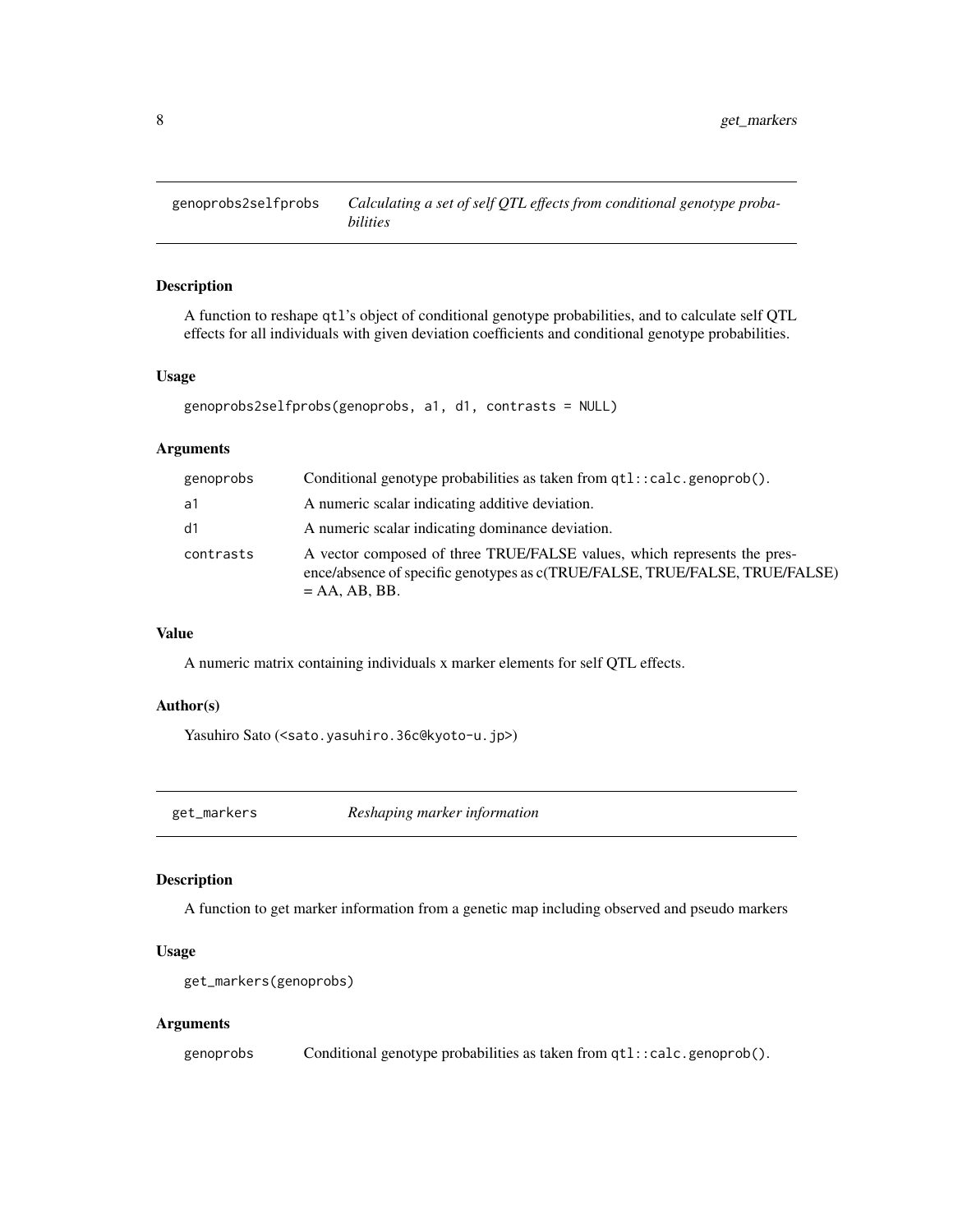# <span id="page-8-0"></span>int\_neighbor 9

# Value

A matrix showing the chromosome numbers (the first column) and positions (the second column) for all markers (row names).

### Author(s)

Yasuhiro Sato (<sato.yasuhiro.36c@kyoto-u.jp>)

<span id="page-8-1"></span>int\_neighbor *Testing marker-by-marker epistasis in neighbor QTL effects*

# Description

A function to test interaction terms between one focal marker and the other markers across a genome.

### Usage

```
int_neighbor(
  genoprobs,
 pheno,
  smap,
  scale,
  addcovar = NULL,
  addQTL,
  intQTL,
 grouping = rep(1, nrow(smap)),response = c("quantitative", "binary"),
  contrasts = NULL
)
```

| genoprobs | Conditional genotype probabilities as taken from qtl::calc.genoprob().                                                                                      |
|-----------|-------------------------------------------------------------------------------------------------------------------------------------------------------------|
| pheno     | A vector of individual phenotypes.                                                                                                                          |
| smap      | A matrix showing a spatial map for individuals. The first and second column<br>include spatial positions along an x-axis and y-axis, respectively.          |
| scale     | A numeric scalar indicating the maximum spatial distance between a focal indi-<br>vidual and neighbors to define neighbor effects.                          |
| addcovar  | An optional matrix including additional non-genetic covariates. It contains no.<br>of individuals x no. of covariates.                                      |
| addOTL    | A vector containing marker names that are considered covariates. This argument<br>is necessary for int_neighbor(), and must match the marker names of gmap. |
| intOTL    | A name of a focal marker to be tested for its epistasis with the other markers in<br>neighbor effects. The marker name must be included by addQTL.          |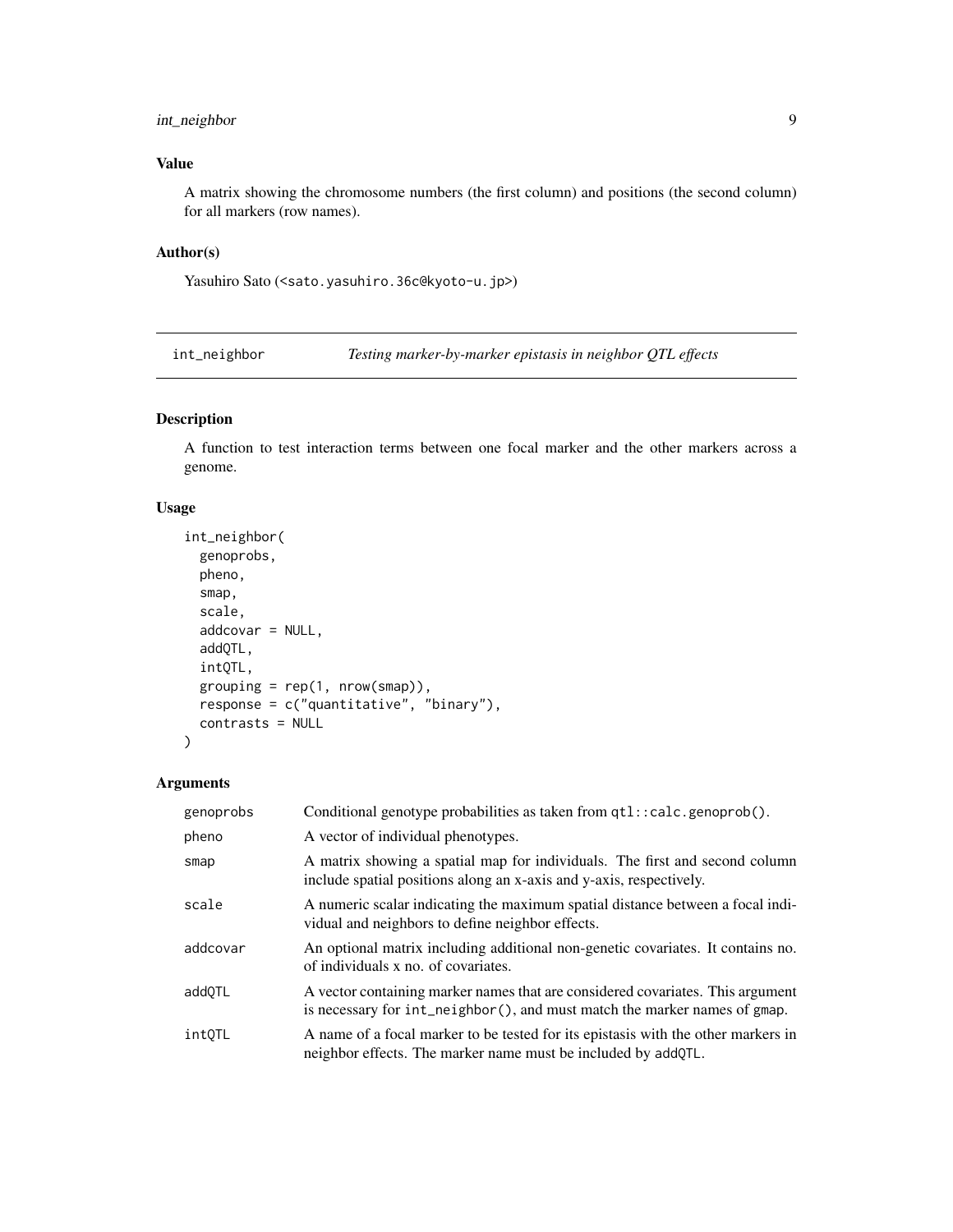<span id="page-9-0"></span>

| grouping  | An optional integer vector assigning each individual to a group. This argument<br>can be used when smap contains different experimental replicates. Default set-<br>ting means that all individuals are belong to a single group.              |
|-----------|------------------------------------------------------------------------------------------------------------------------------------------------------------------------------------------------------------------------------------------------|
| response  | An optional argument to select trait types. The "quantitative" or "binary"<br>calls the "gaussian" or "binomial" family in glm(), respectively.                                                                                                |
| contrasts | An optional vector composed of three TRUE/FALSE values, which represents<br>the presence/absence of specific genotypes as c(TRUE/FALSE, TRUE/FALSE,<br>$TRUE/FALSE$ ) = AA, AB, BB. If NULL, it is compiled from genoprobs auto-<br>matically. |

#### Details

This is an optimal function to test two-way interactions between the main neighbor effect of a focal marker given by intQTL and the others. All the main neighbor effects are first estimated using eff\_neighbor(), and then a two-way interaction term between the focal marker effect and its counterpart was considered an additional explanatory variable. LOD score was compared between models with or without the two-way interaction.

#### Value

A matrix of LOD scores for neighbor epistasis effects, with the chromosome numbers and positions. The row names correspond to marker names.

- chr Chromosome number
- pos Marker position
- LOD\_int LOD score for epistasis in neighbor effects between a focal and the other markers

#### Author(s)

Yasuhiro Sato (<sato.yasuhiro.36c@kyoto-u.jp>)

#### See Also

[scan\\_neighbor](#page-15-1) [eff\\_neighbor](#page-5-1)

#### Examples

```
set.seed(1234)
test_map <- qtl::sim.map(len=rep(20,5),n.mar=3,include.x=FALSE)
test_cross <- qtl::sim.cross(test_map,n.ind=50)
test_smap <- cbind(runif(50,1,100),runif(50,1,100))
test_genoprobs <- qtl::calc.genoprob(test_cross,step=2)
test_int <- int_neighbor(genoprobs=test_genoprobs,
                         pheno=test_cross$pheno$phenotype,
                         smap=test_smap, scale=20,
                         addQTL=c("c1_D1M1","c1_D1M2"),intQTL="c1_D1M1"
                         )
plot_nei(test_int, type="int")
```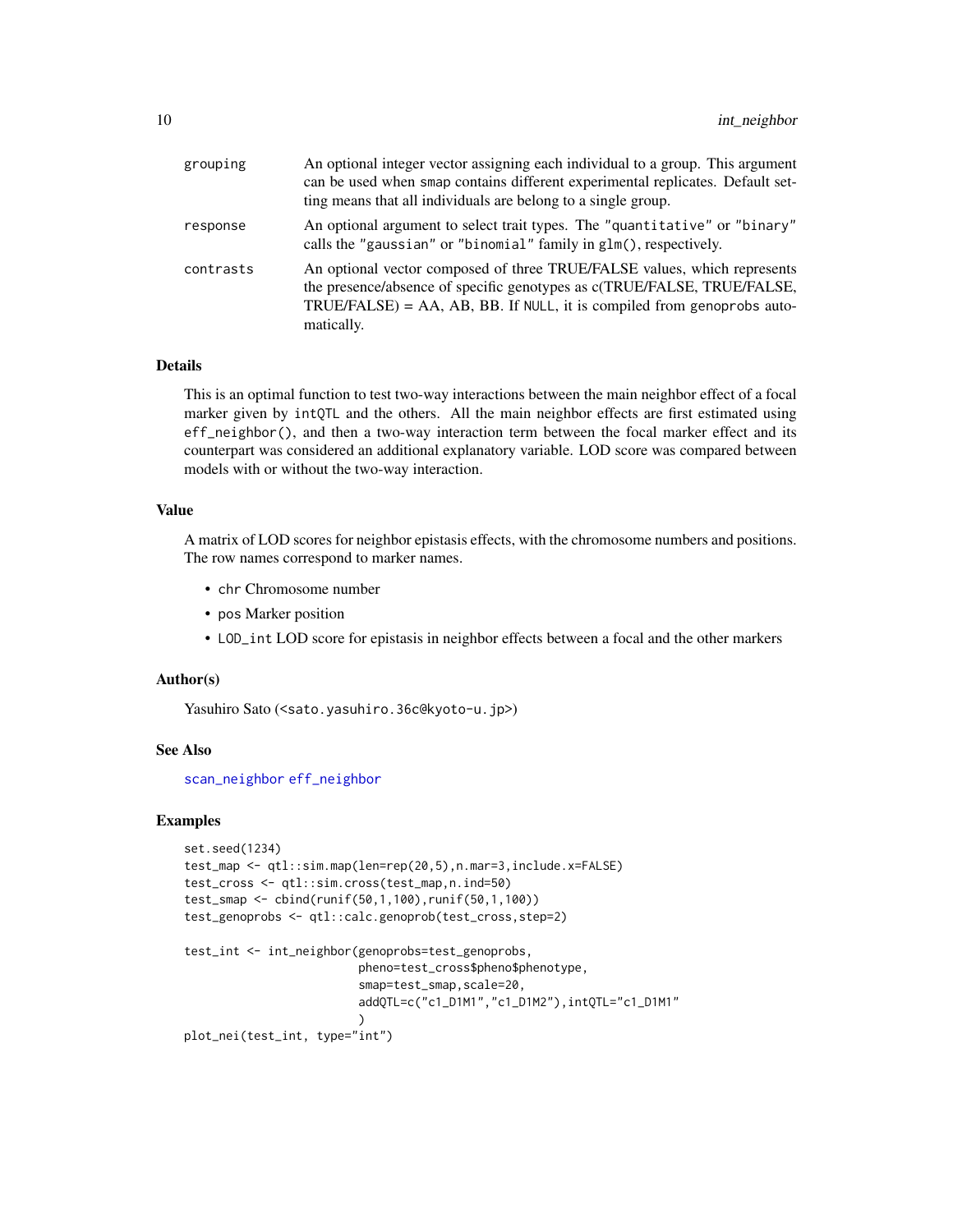<span id="page-10-0"></span>logLik\_glm.fit *Calculating log-likelihood in generalized linear models*

#### Description

An utility function to extract log-likelihood based on AIC of glm.fit()

# Usage

```
logLik_glm.fit(...)
```
#### Arguments

... Arguments to be passed to glm.fit().

#### Value

Log-likelihood

| mın | dist |
|-----|------|
|     |      |

**Calculating the minimum distance** 

# Description

A function to calculate a Euclidian distance including at least one neighbor for all individuals.

### Usage

min\_dist(smap, grouping = rep(1, nrow(smap)))

#### Arguments

| smap     | A matrix showing a spatial map. The first and second column include spatial      |
|----------|----------------------------------------------------------------------------------|
|          | points along a x-axis and y-axis, respectively.                                  |
| grouping | A integer vector assigning each individual to a group. This argument can be      |
|          | useful when a "smap" contains different experimental replicates. Default setting |
|          | means that all individuals are belong to a single group.                         |

#### Value

Return a scalar of the minimum Euclidian distance that allows all individuals to have at least one neighbor.

#### Author(s)

Yasuhiro Sato (<sato.yasuhiro.36c@kyoto-u.jp>)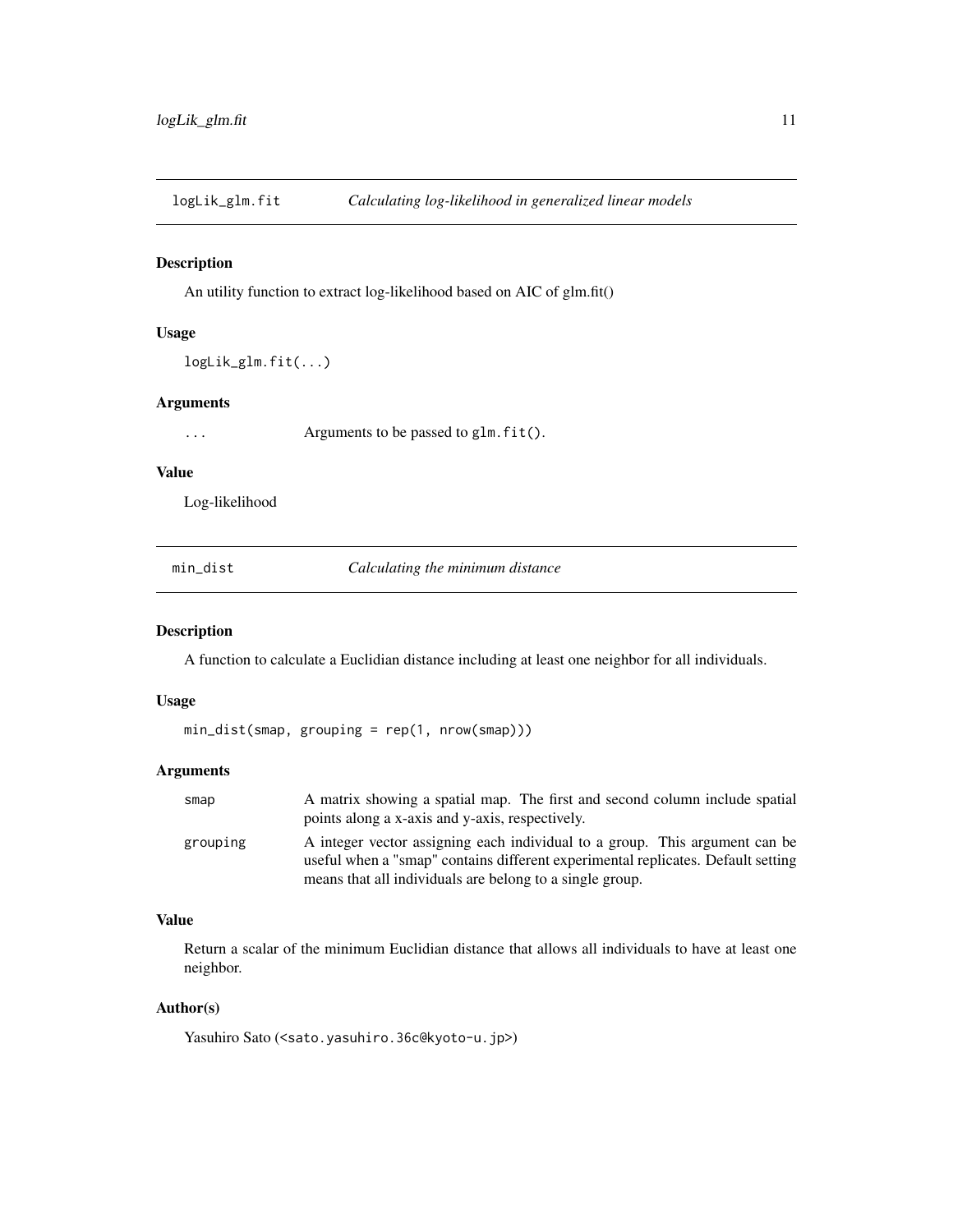<span id="page-11-0"></span>

#### Description

A function to calculate neighbor QTL effects between two individuals, with given deviation coefficients and conditional genotype probabilities.

#### Usage

 $neiprob(i, j, a2, d2, AA, AB, BB, d2sq0 = FALSE)$ 

#### Arguments

| i         | ID of a target individual.                                                                                           |
|-----------|----------------------------------------------------------------------------------------------------------------------|
| j         | ID of an interacting neighbor.                                                                                       |
| a2        | A numeric scalar indicating additive deviation.                                                                      |
| d2        | A numeric scalar indicating dominance deviation.                                                                     |
| AA        | An individual x marker matrix of conditional probabilities for AA genotype.                                          |
| AB        | An individual x marker matrix of conditional probabilities for AB genotype.<br>Input NA if heterozygotes are absent. |
| <b>BB</b> | An individual x marker matrix of conditional probabilities for BB genotype.<br>Input NA for backcross lines.         |
| d2sq0     | An option to make AB/AB interaction effects zero.                                                                    |

# Value

A numeric vector containing each marker effect for individual i.

### Author(s)

Yasuhiro Sato (<sato.yasuhiro.36c@kyoto-u.jp>)

<span id="page-11-1"></span>perm\_neighbor *Permutation tests for neighbor effects with a QTL model*

#### Description

A function to calculate a genome-wide LOD threshold using permutation tests for self or neighbor effects.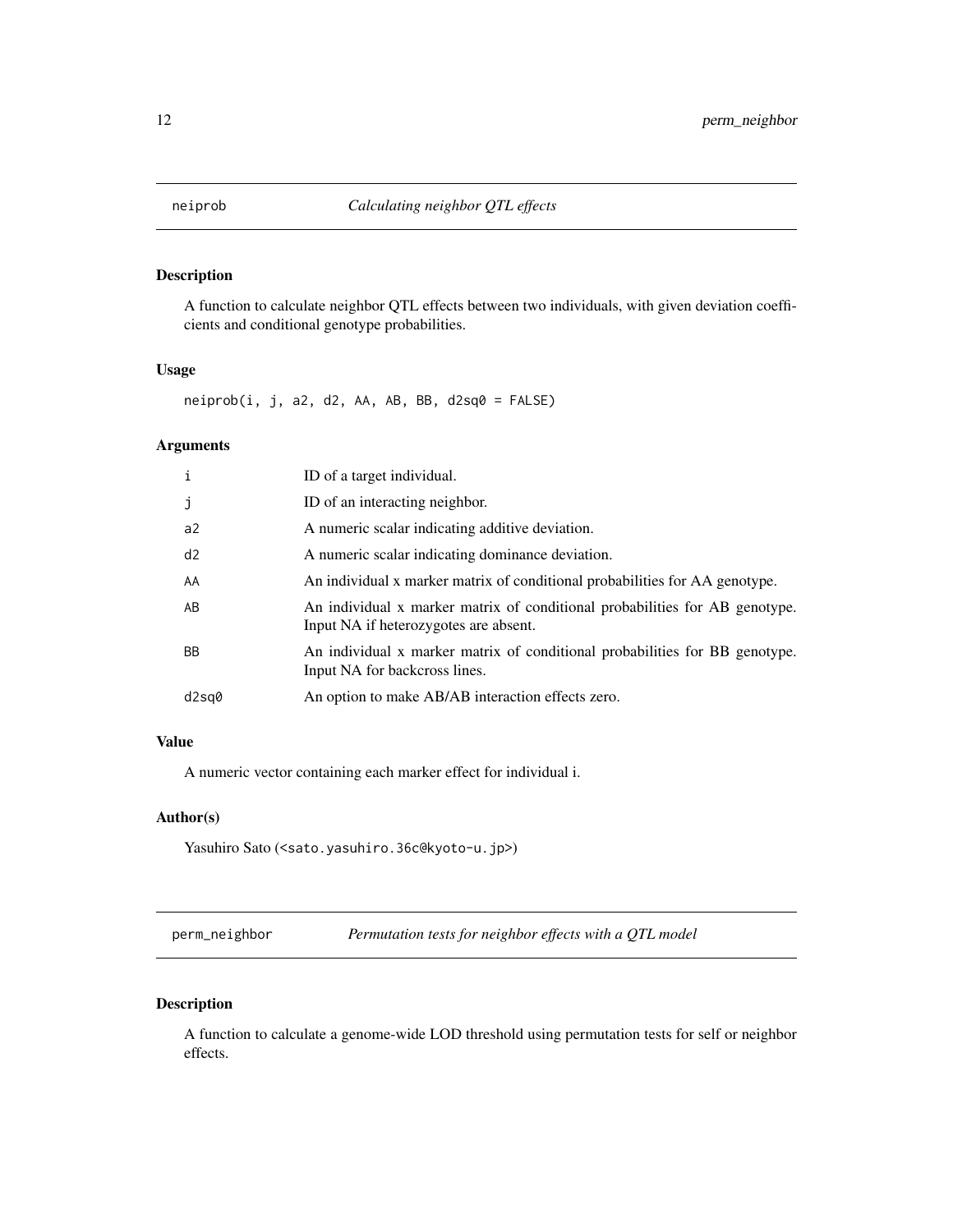# perm\_neighbor 13

# Usage

```
perm_neighbor(
  genoprobs,
  pheno,
  smap,
  scale,
  addcovar = NULL,addQTL = NULL,intQTL = NULL,grouping = rep(1, nrow(smap)),response = c("quantitative", "binary"),
  type = c("neighbor", "self", "int"),
  times = 99,
  p_{val} = 0.05,
  n_core = 1L,
  contrasts = NULL
\mathcal{L}
```

| genoprobs | Conditional genotype probabilities as taken from qtl::calc.genoprob().                                                                                                                                                            |
|-----------|-----------------------------------------------------------------------------------------------------------------------------------------------------------------------------------------------------------------------------------|
| pheno     | A vector of individual phenotypes.                                                                                                                                                                                                |
| smap      | A matrix showing a spatial map for individuals. The first and second column<br>include spatial positions along an x-axis and y-axis, respectively.                                                                                |
| scale     | A numeric scalar indicating the maximum spatial distance between a focal indi-<br>vidual and neighbors to define neighbor effects.                                                                                                |
| addcovar  | An optional matrix including additional non-genetic covariates. It contains no.<br>of individuals x no. of covariates.                                                                                                            |
| addQTL    | An optional vector containing marker names that are considered covariates.<br>Namely, this option allows composite interval mapping (Jansen 1993).                                                                                |
| intQTL    | An option when using int_neighbor(). A name of a focal marker to be tested<br>for its epistasis with the other markers in neighbor effects. The marker name<br>must be included by addQTL.                                        |
| grouping  | An optional integer vector assigning each individual to a group. This argument<br>can be used when smap contains different experimental replicates. Default set-<br>ting means that all individuals are belong to a single group. |
| response  | An optional argument to select trait types. The "quantitative" or "binary"<br>calls the "gaussian" or "binomial" family in glm(), respectively.                                                                                   |
| type      | Select "self", "neighbor", or "int" to perform permutation tests for self ef-<br>fects, neighbor effects, or neighbor epistasis, respectively.                                                                                    |
| times     | No. of permutation iterations. Default at 99 times                                                                                                                                                                                |
| p_val     | A vector indicating upper quantiles for permutation LOD scores                                                                                                                                                                    |
| n_core    | No. of cores for a parallel computation. This does not work for Windows OS.<br>Default is a single-core computation.                                                                                                              |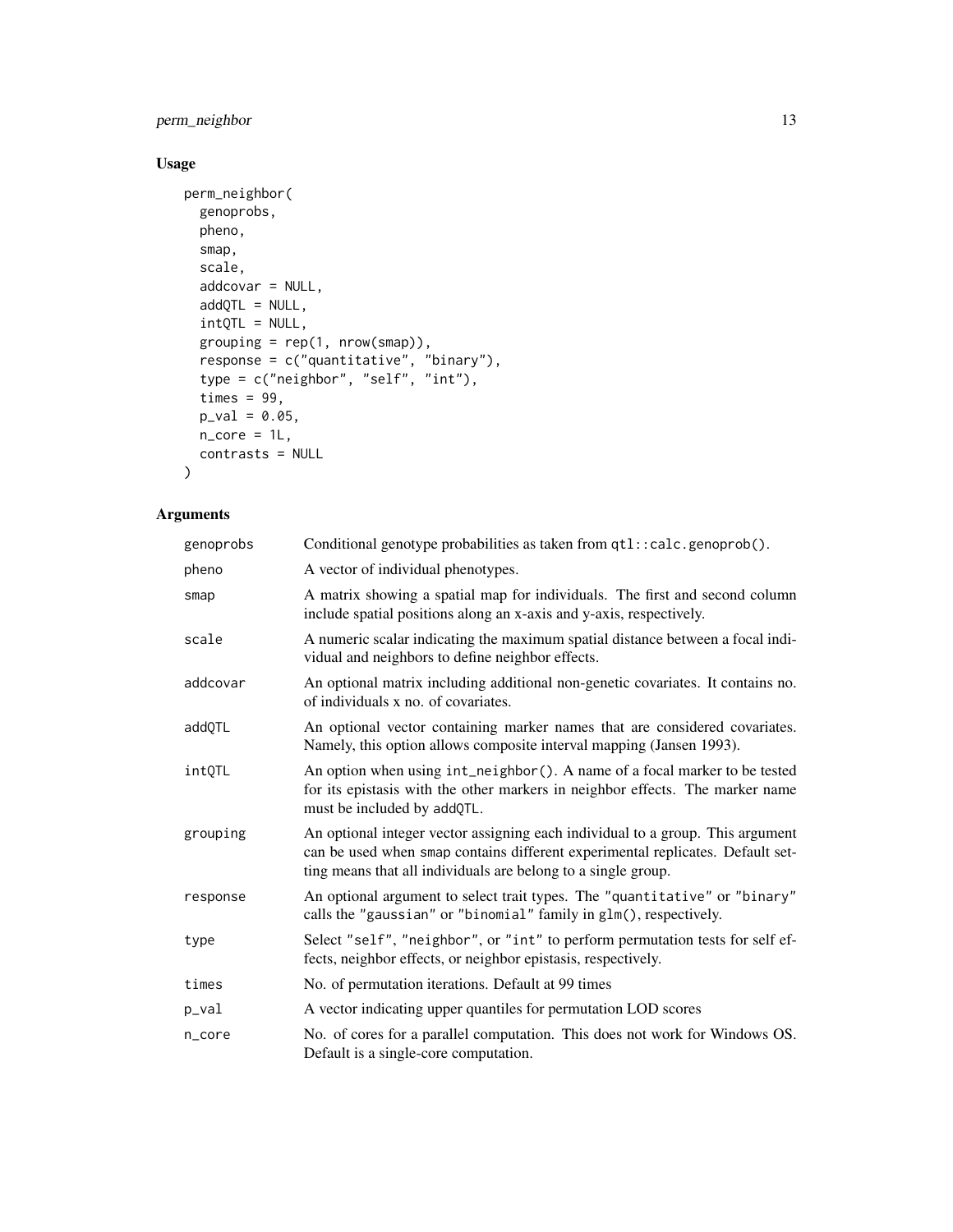```
contrasts An optional vector composed of three TRUE/FALSE values, which represents
                 the presence/absence of specific genotypes as c(TRUE/FALSE, TRUE/FALSE,
                TRUE/FALSE) = AA, AB, BB. If NULL, it is compiled from genoprobs auto-
                 matically.
```
#### Value

LOD thresholds at given quantiles by p-val

#### Author(s)

Yasuhiro Sato (<sato.yasuhiro.36c@kyoto-u.jp>)

#### See Also

[plot\\_nei](#page-14-1) [scan\\_neighbor](#page-15-1) [int\\_neighbor](#page-8-1)

#### Examples

```
set.seed(1234)
test_map <- qtl::sim.map(len=rep(20,5),n.mar=3,include.x=FALSE)
test_cross <- qtl::sim.cross(test_map,n.ind=50)
test_smap <- cbind(runif(50,1,100),runif(50,1,100))
test_genoprobs <- qtl::calc.genoprob(test_cross,step=2)
test_perm <- perm_neighbor(genoprobs=test_genoprobs,
                           pheno=test_cross$pheno$phenotype,
                           smap=test_smap, scale=20,
                           times=3, p_val=c(1.0,0.5)
                           )
```
plot\_eff *Plot self and neighbor QTL effects across a genome*

#### Description

Plot estimated additive and dominance deviation for self or neighbor effects across a genome

#### Usage

plot\_eff(res, type = c("neighbor", "self"))

| res  | Output results of $eff$ neighbor().                                                     |
|------|-----------------------------------------------------------------------------------------|
| type | An option to select "self" or "neighbor" effects to be shown. Default is<br>"neighbor". |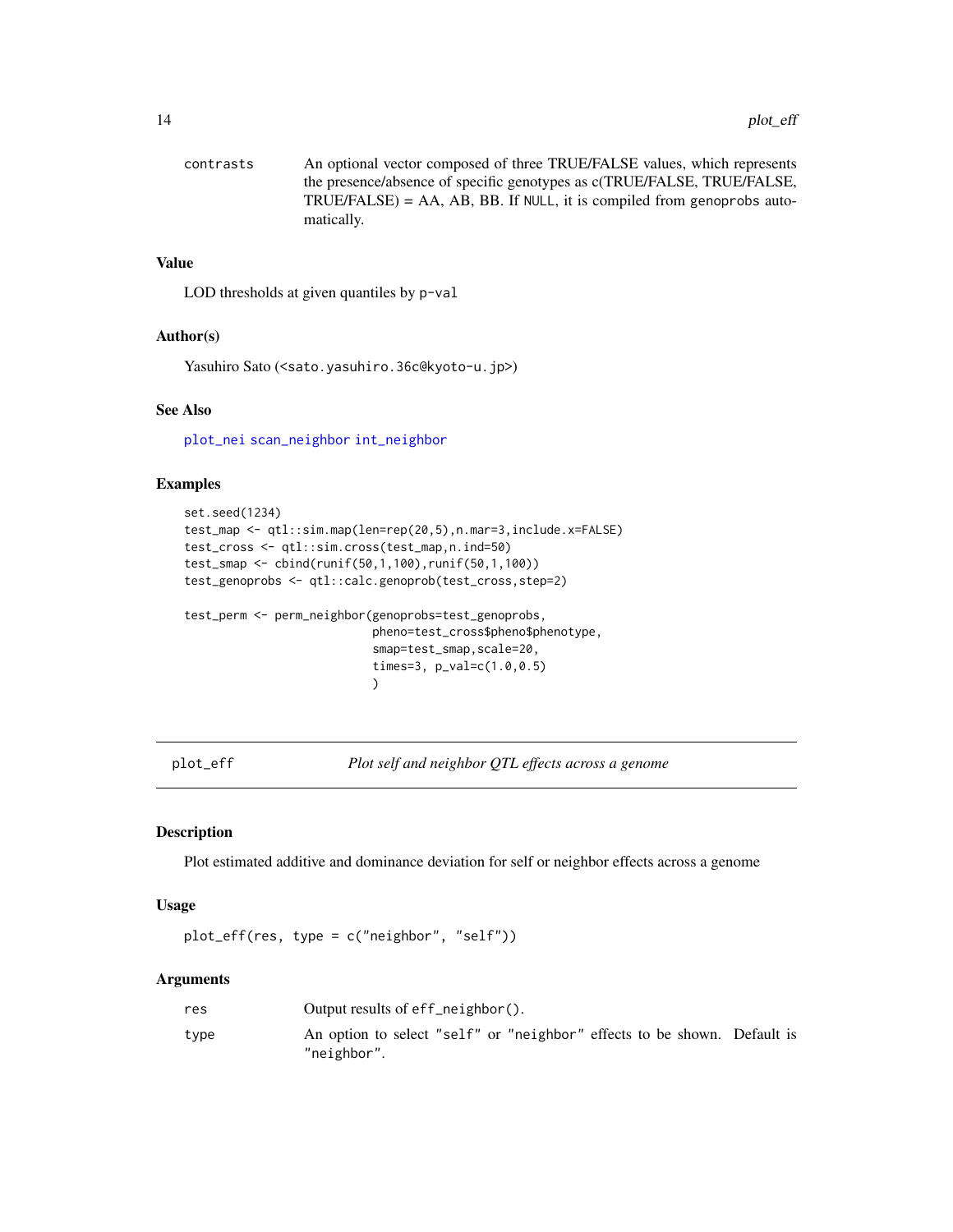#### <span id="page-14-0"></span>plot\_nei 15

# Author(s)

Yasuhiro Sato (<sato.yasuhiro.36c@kyoto-u.jp>)

# See Also

eff\_neighbor

<span id="page-14-1"></span>plot\_nei *Plot LOD score for self or neighbor QTL effects*

# Description

Plot LOD curves for a genome scan of self and neighbor QTL effects.

#### Usage

```
plot_nei(res, type = c("neighbor", "self", "int"), chr = NULL, th = NULL, ...)
```
# Arguments

| res  | Output results of scan_neighbor().                                                                             |
|------|----------------------------------------------------------------------------------------------------------------|
| type | Plot "self", "neighbor" or "int" effects. Default is "neighbor" effects.                                       |
| chr  | An optional vector to select chromosome numbers to be plotted. If NULL, shown<br>are all chromosomes.          |
| th   | Add genome-wide threshold by user-defined vectors or Bonferroni correction.<br>Default is no thresholds added. |
|      | Arguments to be passed to plot().                                                                              |

#### Details

For the type argument, "int" can be selected to draw the results of int\_neighbor(). In this case, the res object and type must match, otherwise it returns an error message.

#### Author(s)

Yasuhiro Sato (<sato.yasuhiro.36c@kyoto-u.jp>)

# See Also

[scan\\_neighbor](#page-15-1) [int\\_neighbor](#page-8-1) [perm\\_neighbor](#page-11-1)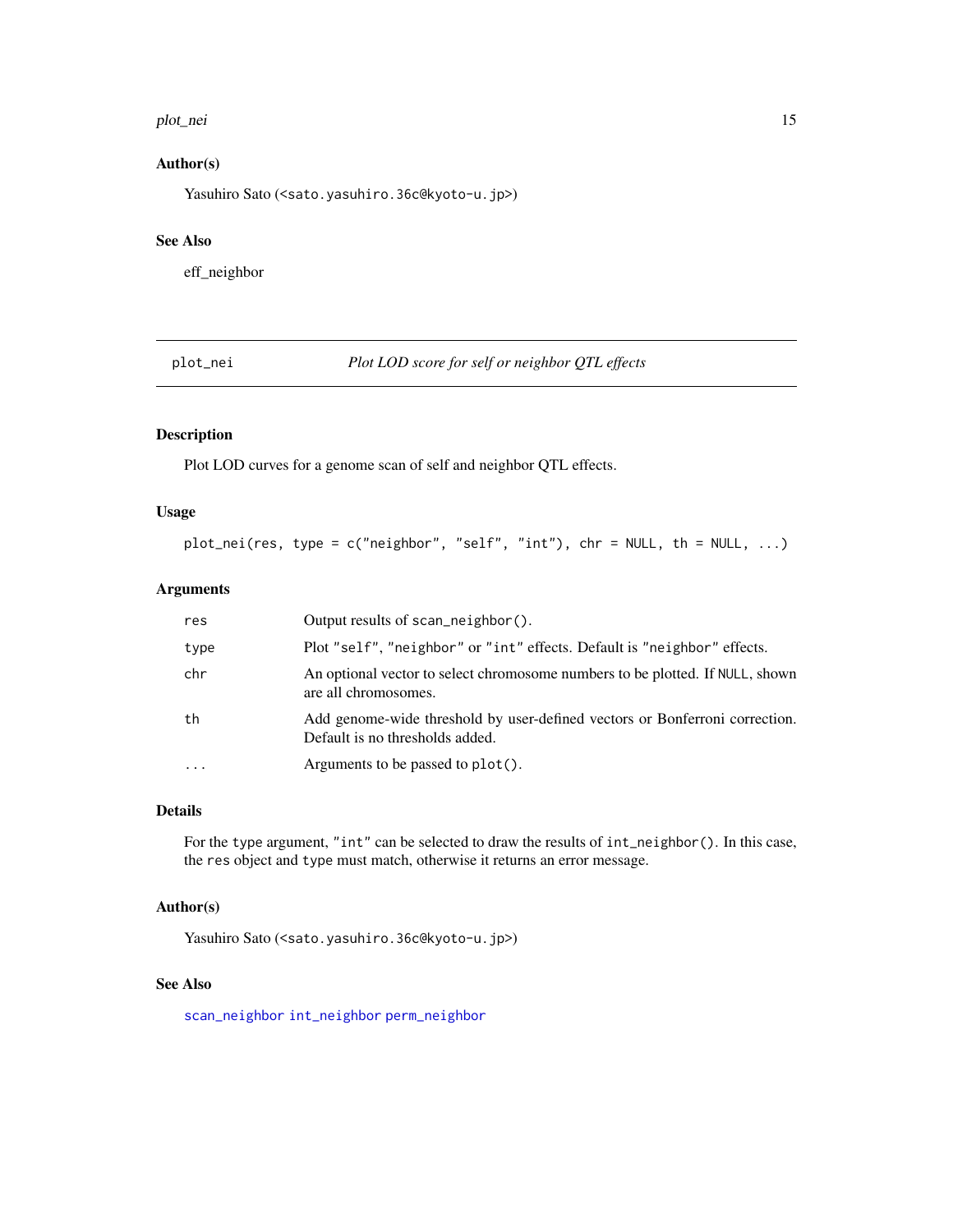<span id="page-15-1"></span><span id="page-15-0"></span>

# Description

Genome scan using a QTL model for self and neighbor effects, with possible allowance for additional covariates and non-normal traits. Theoretical background is described in Sato, Takeda & Nagano (2020).

#### Usage

```
scan_neighbor(
  genoprobs,
 pheno,
  smap,
  scale,
  addcovar = NULL,
  addQTL = NULL,grouping = rep(1, nrow(smap)),response = c("quantitative", "binary"),
 contrasts = NULL
)
```

| genoprobs | Conditional genotype probabilities as taken from qtl::calc.genoprob().                                                                                                                                                                         |
|-----------|------------------------------------------------------------------------------------------------------------------------------------------------------------------------------------------------------------------------------------------------|
| pheno     | A vector of individual phenotypes.                                                                                                                                                                                                             |
| smap      | A matrix showing a spatial map for individuals. The first and second column<br>include spatial positions along an x-axis and y-axis, respectively.                                                                                             |
| scale     | A numeric scalar indicating the maximum spatial distance between a focal indi-<br>vidual and neighbors to define neighbor effects.                                                                                                             |
| addcovar  | An optional matrix including additional non-genetic covariates. It contains no.<br>of individuals x no. of covariates.                                                                                                                         |
| addOTL    | An optional vector containing marker names that are considered covariates.<br>Namely, this option allows composite interval mapping (Jansen 1993).                                                                                             |
| grouping  | An optional integer vector assigning each individual to a group. This argument<br>can be used when smap contains different experimental replicates. Default set-<br>ting means that all individuals are belong to a single group.              |
| response  | An optional argument to select trait types. The "quantitative" or "binary"<br>calls the "gaussian" or "binomial" family in glm(), respectively.                                                                                                |
| contrasts | An optional vector composed of three TRUE/FALSE values, which represents<br>the presence/absence of specific genotypes as c(TRUE/FALSE, TRUE/FALSE,<br>$TRUE/FALSE$ ) = AA, AB, BB. If NULL, it is compiled from genoprobs auto-<br>matically. |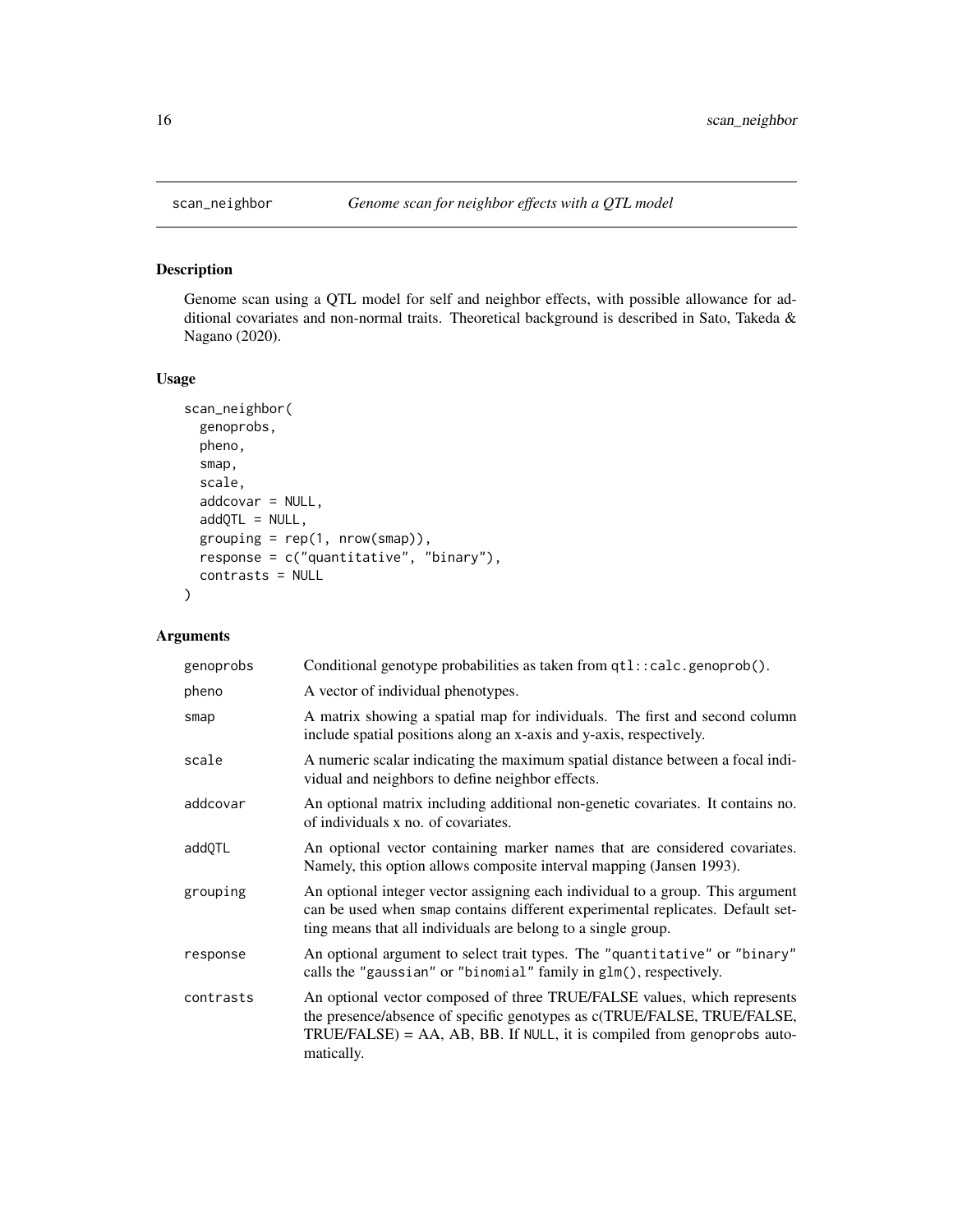# <span id="page-16-0"></span>scan\_neighbor 17

#### Details

This function calculates LOD score after the additive and dominance deviation are estimated using eff\_neighbor(). As it adopts a stepwise testing from self to neighbor effects, LOD\_self are the same as standard QTL mapping. Note that the results return 0 LOD scores for covariate markers when using addQTL option.

### Value

A matrix of LOD scores for self and neighbor effects, with the chromosome numbers and positions. The row names correspond to marker names.

- chr Chromosome number
- pos Marker position
- LOD\_self LOD score for self effects
- LOD\_nei LOD score for neighbor effects

#### Author(s)

Yasuhiro Sato (<sato.yasuhiro.36c@kyoto-u.jp>)

#### References

- Jansen RC (1993) Interval mapping of multiple quantitative trait loci. Genetics 135:205-211.
- Sato Y, Takeda K, Nagano AJ (2020) Neighbor QTL: an interval mapping method for quantitative trait loci underlying neighbor effects. bioRxiv [https://doi.org/10.1101/2020.05.](https://doi.org/10.1101/2020.05.20.089474) [20.089474](https://doi.org/10.1101/2020.05.20.089474)

#### See Also

[eff\\_neighbor](#page-5-1)

#### Examples

```
set.seed(1234)
test_map <- qtl::sim.map(len=rep(20,5),n.mar=3,include.x=FALSE)
test_cross <- qtl::sim.cross(test_map,n.ind=50)
test_smap <- cbind(runif(50,1,100),runif(50,1,100))
test_genoprobs <- qtl::calc.genoprob(test_cross,step=2)
test_scan <- scan_neighbor(genoprobs=test_genoprobs,
                           pheno=test_cross$pheno$phenotype,
                           smap=test_smap, scale=20
                           \lambdaplot_nei(test_scan)
```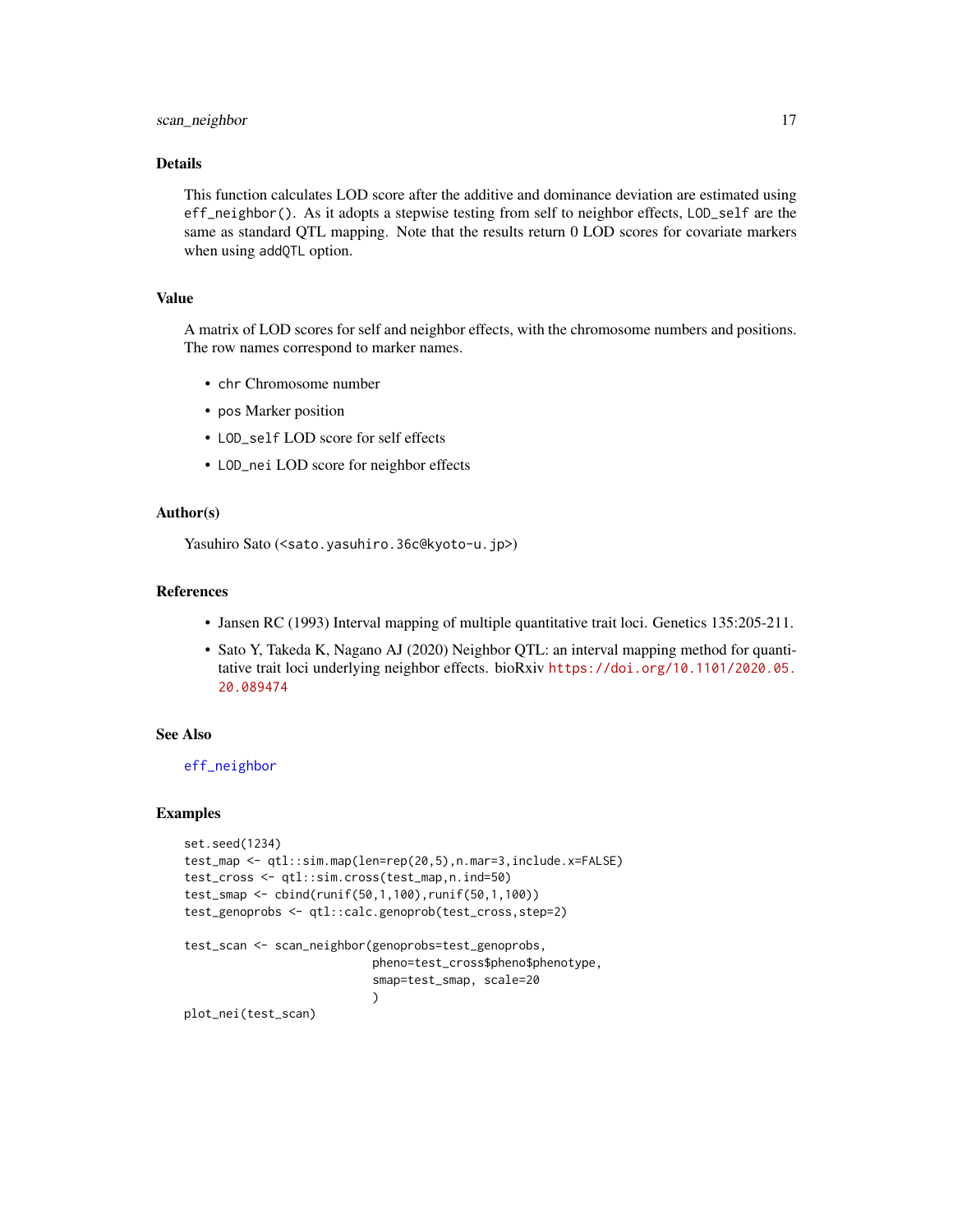<span id="page-17-0"></span>

#### Description

A function to calculate self QTL effects for an individual, with given deviation coefficients and conditional genotype probabilities.

#### Usage

selfprob(i, a1, d1, AA, AB, BB)

#### Arguments

| i  | ID of a target individual.                                                                                           |
|----|----------------------------------------------------------------------------------------------------------------------|
| a1 | A numeric scalar indicating additive deviation.                                                                      |
| d1 | A numeric scalar indicating dominance deviation.                                                                     |
| AA | An individual x marker matrix of conditional probabilities for AA genotype.                                          |
| AΒ | An individual x marker matrix of conditional probabilities for AB genotype.<br>Input NA if heterozygotes are absent. |
| ВB | An individual x marker matrix of conditional probabilities for BB genotype.<br>Input NA for backcross lines.         |

# Value

A numeric vector containing each marker effect for individual i.

# Author(s)

```
Yasuhiro Sato (<sato.yasuhiro.36c@kyoto-u.jp>)
```
sim\_nei\_qtl *Phenotype simulation for neighbor QTL effects*

# Description

A function to simulate neighbor effects with given QTL effects, distance scale, and causal markers.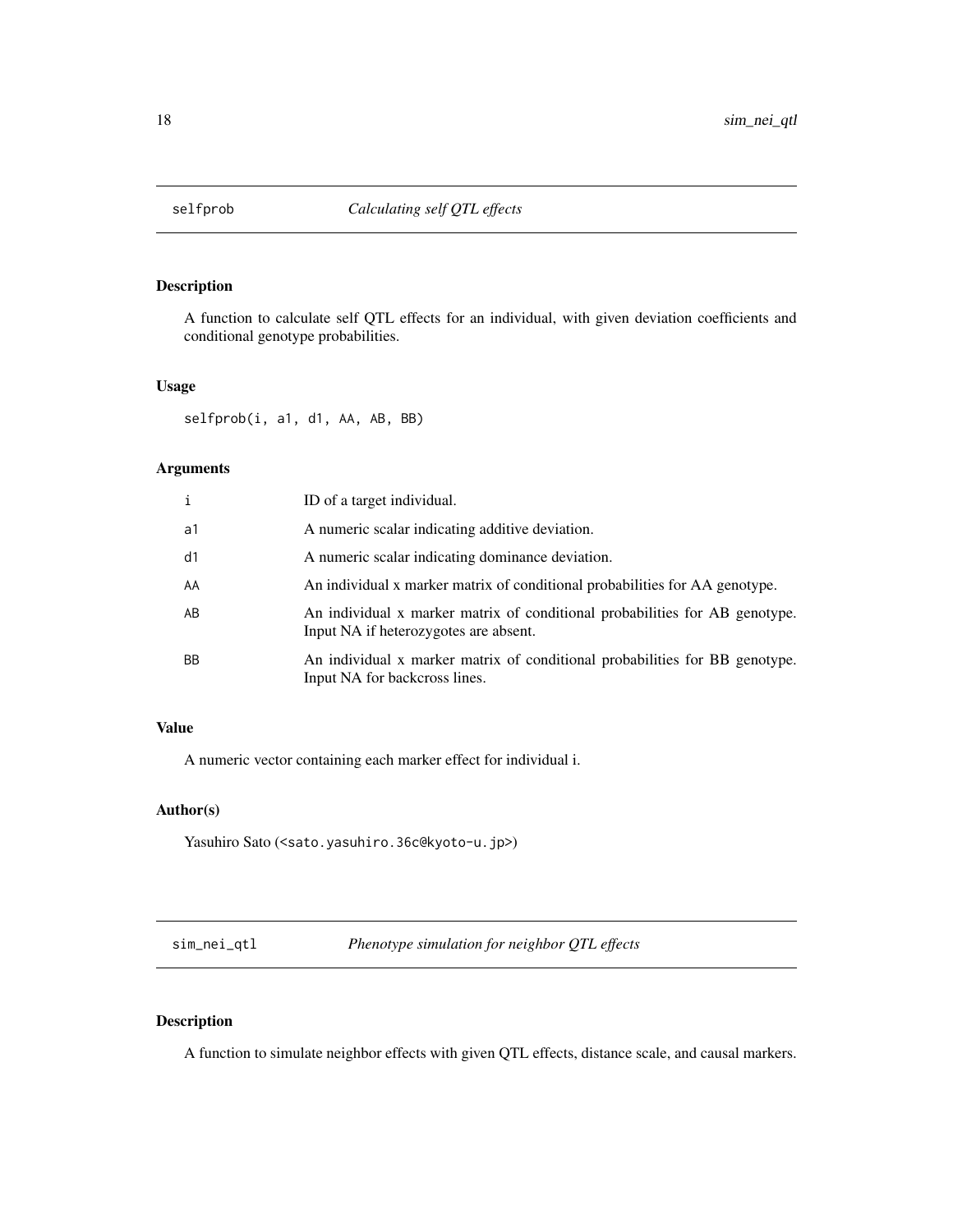# sim\_nei\_qtl 19

# Usage

```
sim_nei_qtl(
  genoprobs,
  a2,
  d2,
  smap,
  scale,
  grouping = rep(1, nrow(smap)),n_QTL = 1,
  contrasts = NULL
)
```
# Arguments

| genoprobs | Conditional genotype probabilities as taken from qtl::calc.genoprob().                                                                                                                                                                         |
|-----------|------------------------------------------------------------------------------------------------------------------------------------------------------------------------------------------------------------------------------------------------|
| a2        | A numeric scalar indicating additive deviation.                                                                                                                                                                                                |
| d2        | A numeric scalar indicating dominance deviation.                                                                                                                                                                                               |
| smap      | A matrix showing a spatial map for individuals. The first and second column<br>include spatial positions along an x-axis and y-axis, respectively.                                                                                             |
| scale     | A numeric scalar indicating the maximum spatial distance between a focal indi-<br>vidual and neighbors to define neighbor effects.                                                                                                             |
| grouping  | An integer vector assigning each individual to a group. This argument can<br>be used when smap contains different experimental replicates. Default setting<br>means that all individuals are belong to a single group.                         |
| n_QTL     | A positive integer indicating the number of causal markers.                                                                                                                                                                                    |
| contrasts | An optional vector composed of three TRUE/FALSE values, which represents<br>the presence/absence of specific genotypes as c(TRUE/FALSE, TRUE/FALSE,<br>$TRUE/FALSE$ ) = AA, AB, BB. If NULL, it is compiled from genoprobs auto-<br>matically. |

# Details

Major genetic effects, a2 and d2, are allocated to causal loci randomly selected by n\_QTL, while minor polygenic effects (i.e., 1% of a2) are allocated to the other loci.

#### Value

A numeric matrix containing individuals x marker elements for neighbor QTL effects.

- true\_scale True distance scale of simulated neighbor effects
- true\_marker The name(s) of causal markers
- nei\_y Simulated neighbor effects standardized to have zero mean and one variance

# Author(s)

Yasuhiro Sato (<sato.yasuhiro.36c@kyoto-u.jp>)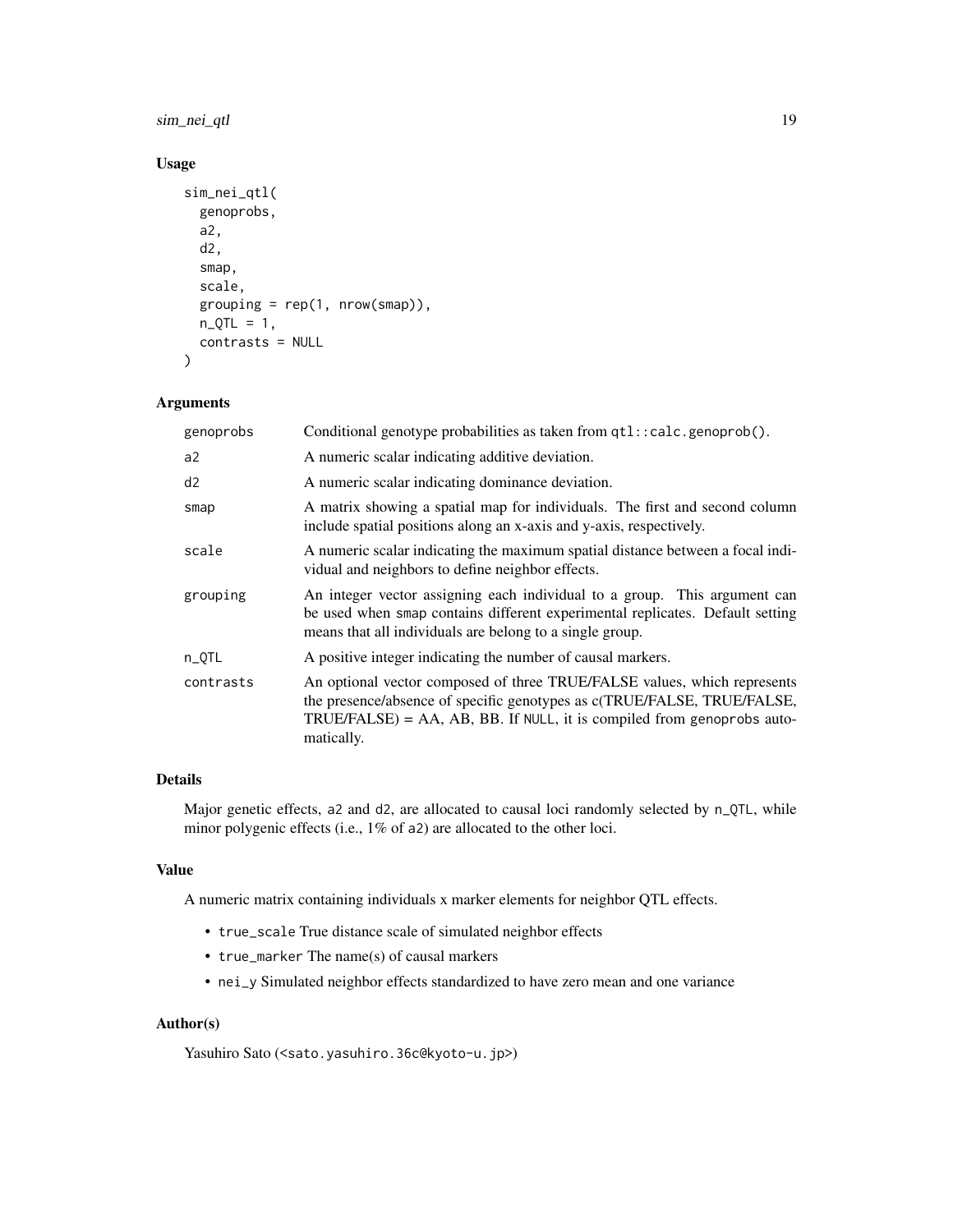# Examples

```
set.seed(1234)
test_map <- qtl::sim.map(len=rep(20,5),n.mar=3,include.x=FALSE)
test_cross <- qtl::sim.cross(test_map,n.ind=50)
test_smap <- cbind(runif(50,1,100),runif(50,1,100))
test_genoprobs <- qtl::calc.genoprob(test_cross,step=2)
nei_eff <- sim_nei_qtl(genoprobs=test_genoprobs, a2=0.5, d2=0.5,
                       smap=test_smap,
                       scale=20, n_QTL=1)
test_scan <- scan_neighbor(genoprobs=test_genoprobs,
                           pheno=nei_eff$nei_y,
                           smap=test_smap, scale=20
                           )
plot_nei(test_scan)
```